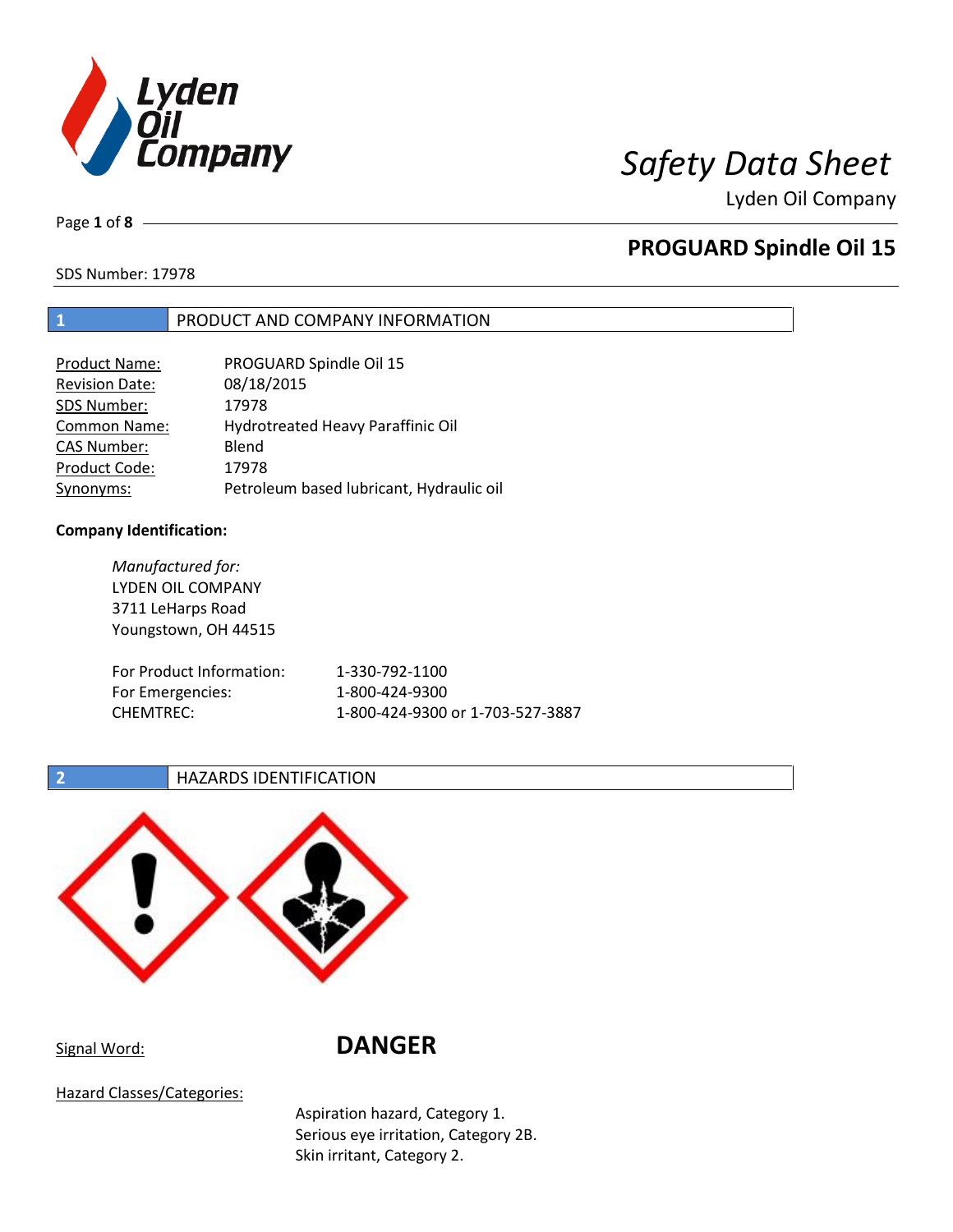

Page **2** of **8**

Lyden Oil Company

|                                 | <b>PROGUARD Spindle Oil 15</b>                                        |
|---------------------------------|-----------------------------------------------------------------------|
| <b>SDS Number: 17978</b>        |                                                                       |
|                                 |                                                                       |
| Hazard Statement(s):            |                                                                       |
|                                 | H304: May be fatal if swallowed and enters airways.                   |
|                                 | H320: Causes eye irritation.                                          |
|                                 | H315: Causes skin irritation.                                         |
| <b>Precaution Statement(s):</b> |                                                                       |
|                                 | P101: If medical advice is needed, have product container or label at |
|                                 | hand.                                                                 |
|                                 | P102: Keep out of reach of children.                                  |
|                                 | P103: Read label before use.                                          |
|                                 | P301+310: IF SWALLOWED: Immediately call a POISON                     |
|                                 | CENTER/doctor/                                                        |
|                                 | P331: Do NOT induce vomiting.                                         |
|                                 | P302+352: IF ON SKIN: Wash with plenty of water.                      |
|                                 |                                                                       |
|                                 | P305+351+338: IF IN EYES: Rinse cautiously with water for several     |
|                                 | minutes. Remove contact lenses if present and easy to $do$ – continue |
|                                 | rinsing.                                                              |
| Other Hazard Statement(s):      |                                                                       |
|                                 |                                                                       |

Repeated exposure may cause skin dryness or cracking.

## **3** COMPOSITION / INFORMATION ON INGREDIENTS

### Ingredients:

*Mixture of the substances listed below with nonhazardous additions.*

| <b>Chemical Name</b>                                      | <b>CAS Number</b> | Percentage |
|-----------------------------------------------------------|-------------------|------------|
| Distillates (petroleum), solvent-dewaxed heavy paraffinic | 64742-65-0        | $>95$      |
| Additives                                                 | N/A               |            |

*\*Any concentration shown as a range is to protect confidentiality or is due to batch variation.*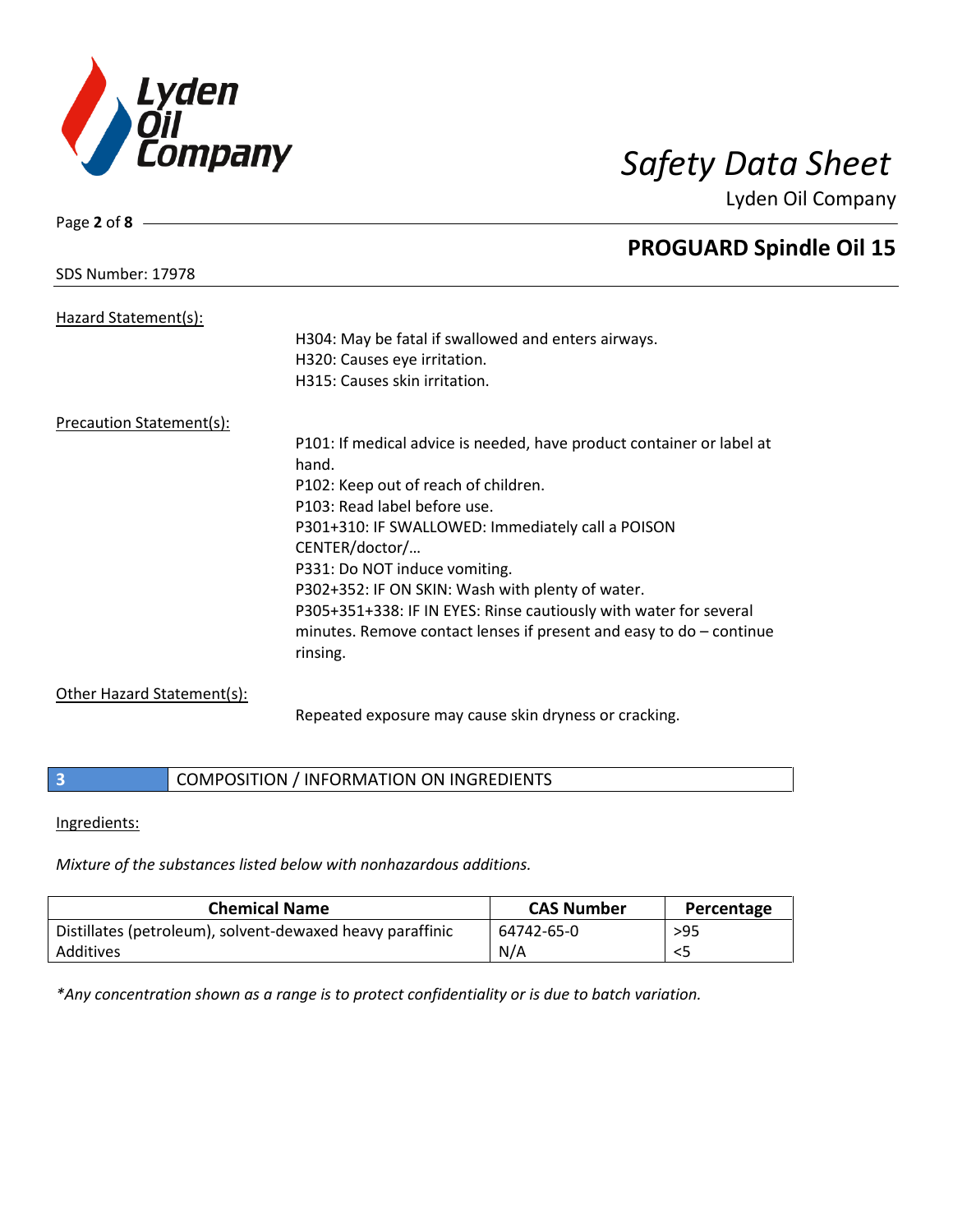

**PROGUARD Spindle Oil 15**

Lyden Oil Company

SDS Number: 17978

Page **3** of **8**

# **4** FIRST AID MEASURES Description of First Aid Measures: Inhalation: If symptoms develop, move victim to fresh air. If symptoms persist, obtain medical attention. Skin Contact: Wash with soap and water. Remove contaminated clothing and wash before reuse. Get medical attention if needed. Eye Contact: Rinse opened eye for several minutes under running water. If symptoms persist, consult medical attention. Ingestion: Rinse mouth with water. If symptoms develop, obtain medical attention. Symptoms and Effects, both acute and delayed: No further relevent data available. Recommended Actions: Treat symptomatically. Call a doctor or poison control center for guidance. **5 FIRE FIGHTING MEASURES** Recommended Fire-Extinguishing Equipment: Use dry powder, foam, or carbon dioxide fire extinguishers. Water may be ineffective in fighting an oil fire unless used by experienced fire fighters. Possible Hazards During a Fire: Hazardous combustion products may include: A complex mixture of airborne solid and liquid particulates and gases (smoke). Carbon monoxide. Unidentified organic and inorganic compounds.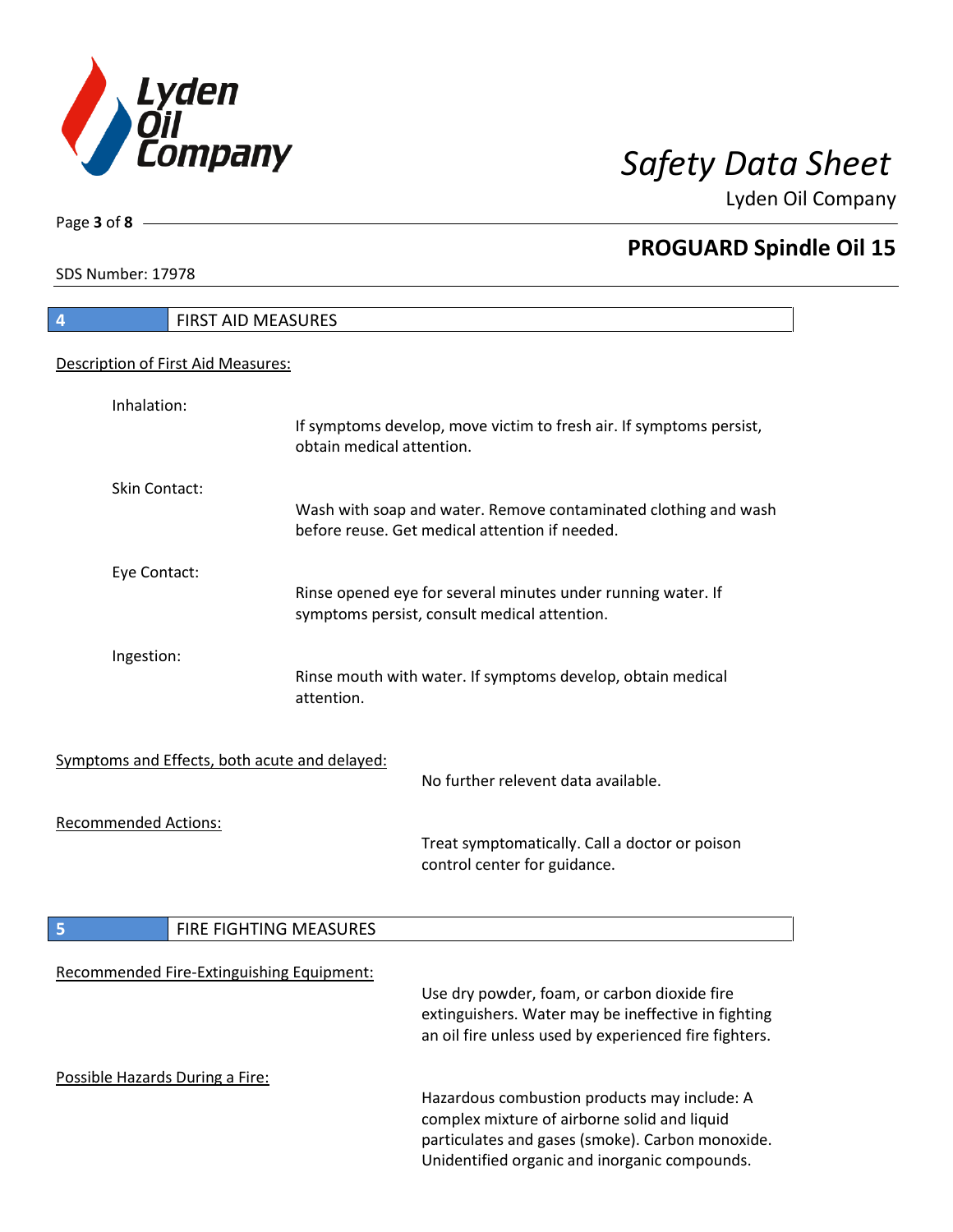

**PROGUARD Spindle Oil 15**

Lyden Oil Company

SDS Number: 17978

Page **4** of **8**

Recommendations to Firefighters:

No special measures required.

| 6                                 | <b>ACCIDENTAL RELEASE MEASURES</b> |                                                                                                     |
|-----------------------------------|------------------------------------|-----------------------------------------------------------------------------------------------------|
| <b>Personal Precautions:</b>      |                                    | Avoid contact with skin, eyes, and clothing.<br>Keep away from sources of ignition.                 |
| <b>Emergency Procedures:</b>      |                                    | Contain spilled material, collect in suitable and<br>properly labled containers.                    |
| <b>Environmental Precautions:</b> |                                    | Do not allow to reach sewage system or any water<br>course.<br>Do not allow to enter ground waters. |
| <b>Cleanup Procedures:</b>        |                                    | Pick up excess with inert absorbant material.                                                       |

| HANDLING AND STORAGE |
|----------------------|
|                      |

Handling Precautions:

Handle with care and avoid spillage on the floor. Do not cut, weld, drill, grind, braze, or solder container.

Storage Requirements:

Keep container tightly sealed. Keep away from sources of ignition.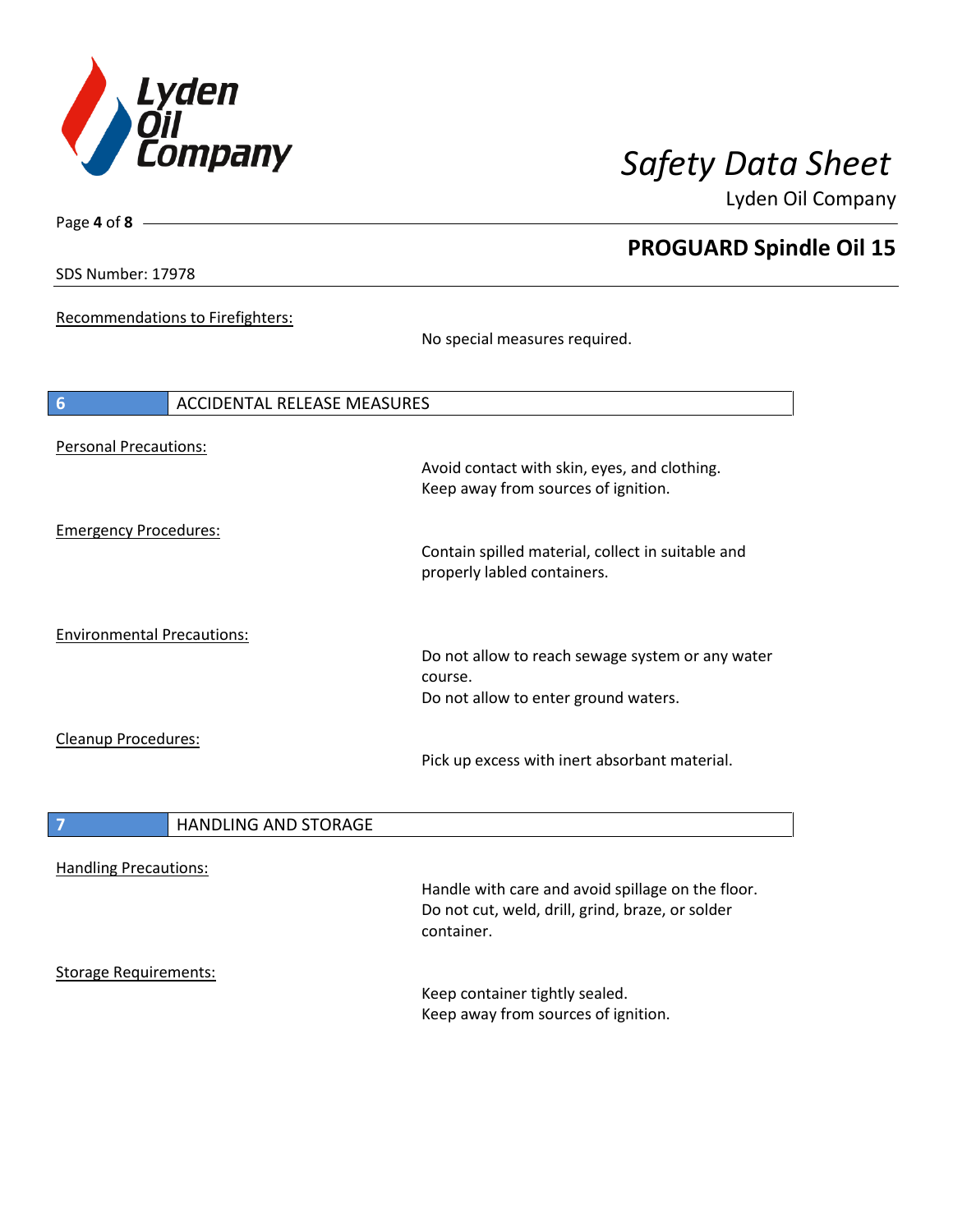

Page **5** of **8**

## **PROGUARD Spindle Oil 15**

SDS Number: 17978

## **8** EXPOSURE CONTROLS / PERSONAL PROTECTION

Exposure Limits:

-64742-65-0 Distillates (petroleum), solvent-dewaxed heavy paraffinic (>95%):

ACGIH TLV – Long-term value:  $5mg/m<sup>3</sup>$ OSHA PEL - Long-term value: 5mg/m<sup>3</sup>

Engineering Controls:

All ventilation should be designed in accordance with OSHA standard (29 CFR 1910.94).

Personal Protective Equipment:

Wash hands before breaks and at the end of work. Use safety glasses and gloves.

**9** PHYSICAL AND CHEMICAL PROPERTIES

| Color:                        | Amber                                       |
|-------------------------------|---------------------------------------------|
| <b>Physical State:</b>        | Liquid                                      |
| Odor:                         | Data not available                          |
| Odor Threshold:               | Data not available                          |
| pH:                           | Data not available                          |
| <b>Melting Point:</b>         | Data not available                          |
| <b>Boiling Point:</b>         | $>316^\circ$ F                              |
| <b>Boiling Range:</b>         | Data not available                          |
| Flash Point:                  | 176.7° C / 350.1° F (COC Method)            |
| <b>Evaporation Rate:</b>      | Data not available                          |
| Flammability:                 | Data not available                          |
| Flammability Limits:          | Data not available                          |
| Vapor Pressure:               | Data not available                          |
| Vapor Density:                | Data not available                          |
| <b>Relative Density:</b>      | Data not available                          |
| Solubilities:                 | Insoluble in water                          |
| <b>Partition Coefficient:</b> | Data not available                          |
| Auto-Ignition Temperature:    | Data not available                          |
| Decomposition Temperature:    | Data not available                          |
| Viscosity:                    | 15 mm <sup>2</sup> /sec (kinematic at 40°C) |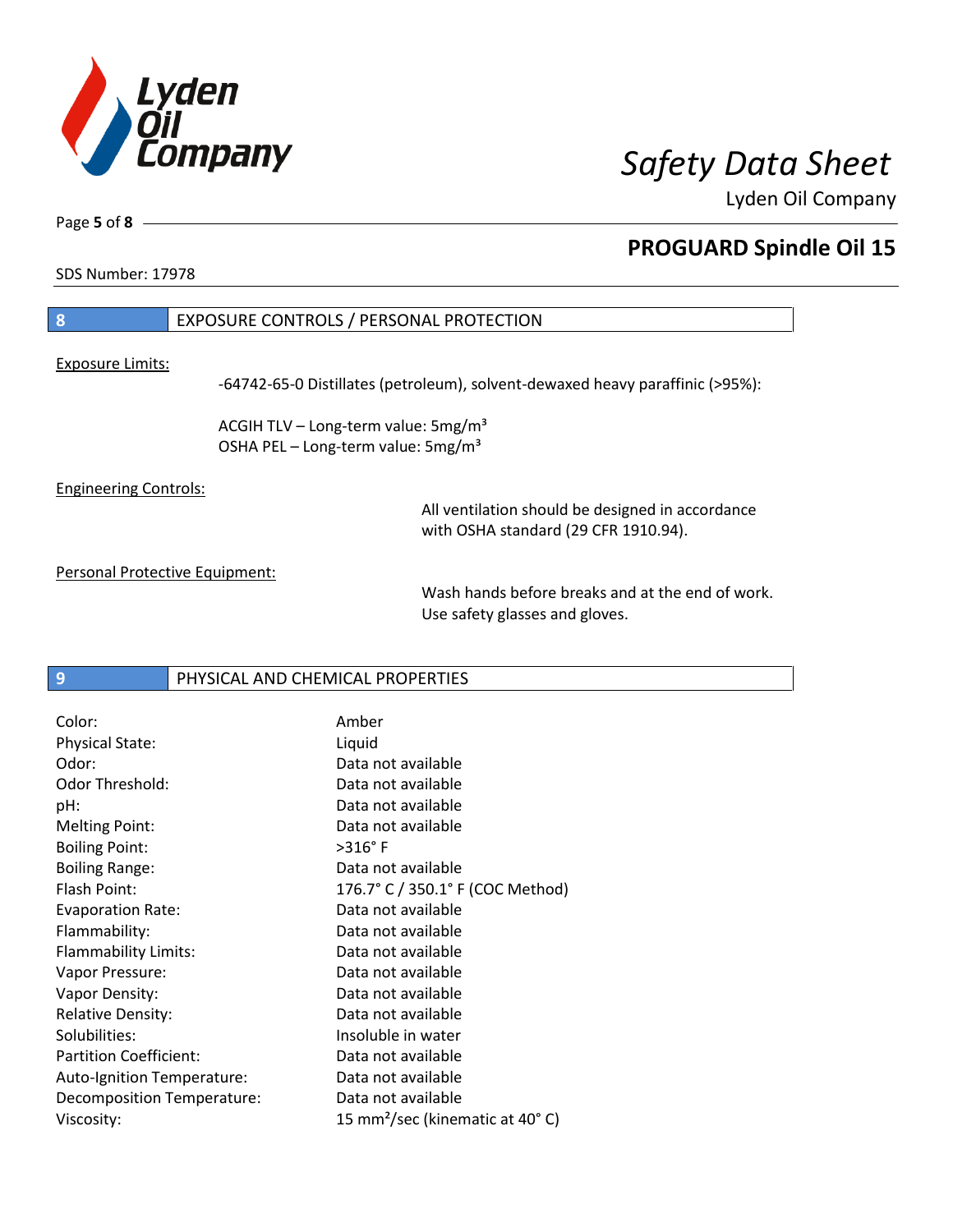

SDS Number: 17978

Page **6** of **8**

|  | <b>PROGUARD Spindle Oil 15</b> |
|--|--------------------------------|
|--|--------------------------------|

| 10                             | STABILITY AND REACTIVITY |                                                                  |
|--------------------------------|--------------------------|------------------------------------------------------------------|
| Stability:                     |                          | Stable under normal conditions.                                  |
| Reactivity:                    |                          | Not reactive under normal conditions.                            |
| <b>Conditions to Avoid:</b>    |                          | Extreme temperature, sparks, open flame, and<br>direct sunlight. |
| Hazardous Reactions:           |                          | No known hazardous reactions.                                    |
| <b>Incompatible Materials:</b> |                          | No further relevant information available.                       |
| Decomposition Products:        |                          | Hazardous decomposition products are not<br>expected to form.    |

| <b>11</b>                    | <b>TOXICOLOGICAL INFORMATION</b>    |                                                                                                                           |
|------------------------------|-------------------------------------|---------------------------------------------------------------------------------------------------------------------------|
| Routes of Exposure:          |                                     | Skin and eye contact are the primary routes of<br>exposure although exposure may occur following<br>accidental ingestion. |
| Exposure Effects:            |                                     | Repeated skin contact may cause dermatitis or an<br>oil acne.                                                             |
| <b>Measures of Toxicity:</b> |                                     | No test data available.                                                                                                   |
|                              | Carcinogenic/Mutagenic Precautions: | Non-carcinogenic and not expected to be<br>mutagentic.                                                                    |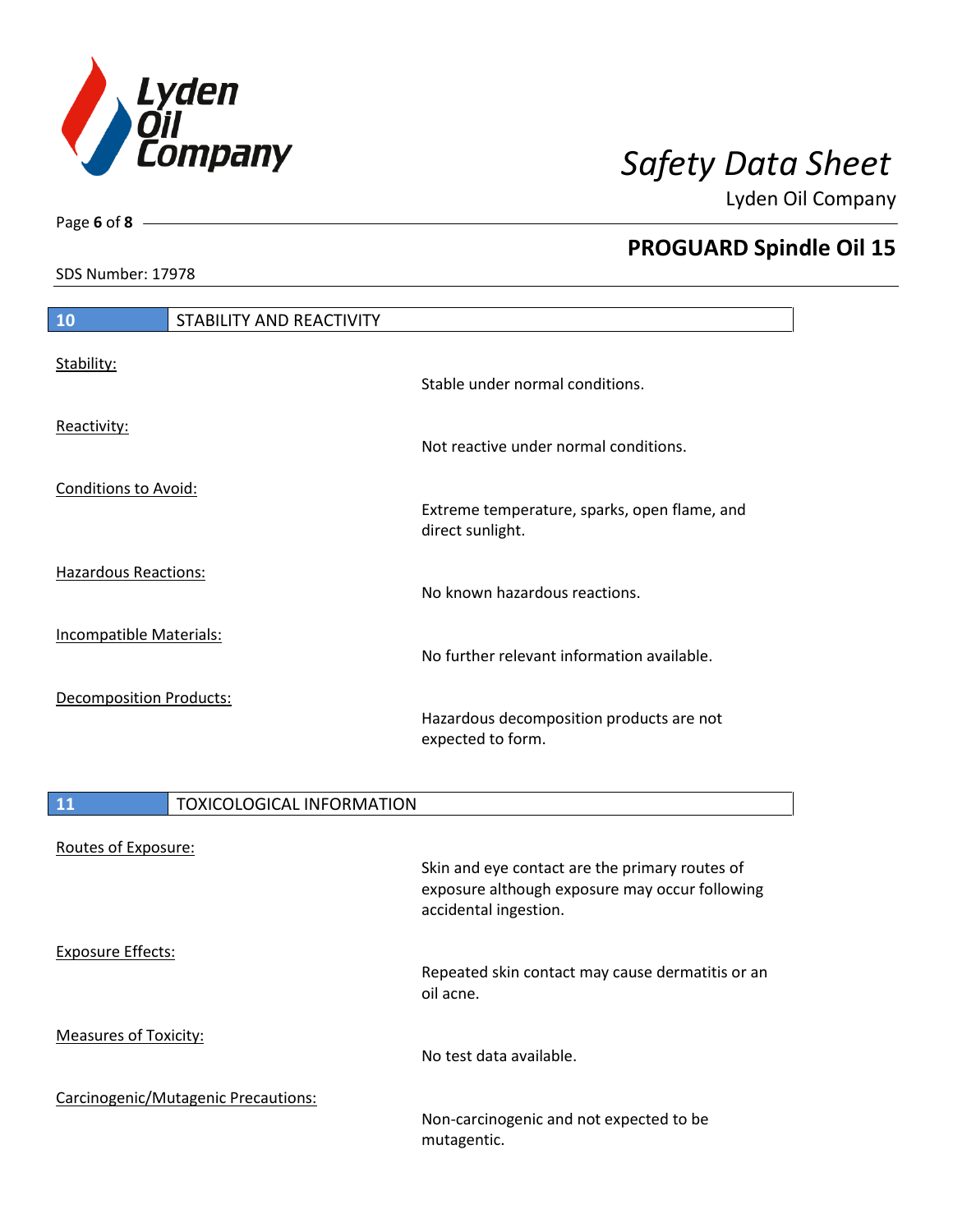

**PROGUARD Spindle Oil 15**

Lyden Oil Company

SDS Number: 17978

Page **7** of **8**

| 12                                                                                                | <b>ECOLOGICAL INFORMATION</b>                                                        |                                                                                             |
|---------------------------------------------------------------------------------------------------|--------------------------------------------------------------------------------------|---------------------------------------------------------------------------------------------|
| <b>Ecological Precautions:</b>                                                                    |                                                                                      | Avoid exposing to the environment.                                                          |
| <b>Ecological Effects:</b>                                                                        | No specific environmental or aquatic data available.                                 |                                                                                             |
| 13                                                                                                | <b>DISPOSAL CONSIDERATIONS</b>                                                       |                                                                                             |
| Disposal Methods:                                                                                 |                                                                                      | Dispose of waste material in accordance with all<br>local, state, and federal requirements. |
| Disposal Containers:                                                                              |                                                                                      | Use properly approved container for disposal.                                               |
| <b>Special Precautions:</b>                                                                       |                                                                                      | Do not flush to surface waters or drains.                                                   |
| 14                                                                                                | <b>TRANSPORT INFORMATION</b>                                                         |                                                                                             |
| <b>UN Number:</b><br><b>UN Shipping Name:</b><br><b>Transport Hazard Class:</b><br>Packing Group: | Data not available<br>Data not available<br>Data not available<br>Data not available |                                                                                             |
| <b>Environmental Hazards:</b>                                                                     |                                                                                      | Data not available                                                                          |
| <b>Bulk Transport Guidance:</b>                                                                   |                                                                                      | Data not available                                                                          |
| <b>Special Precautions:</b>                                                                       |                                                                                      |                                                                                             |

Not regulated by DOT.